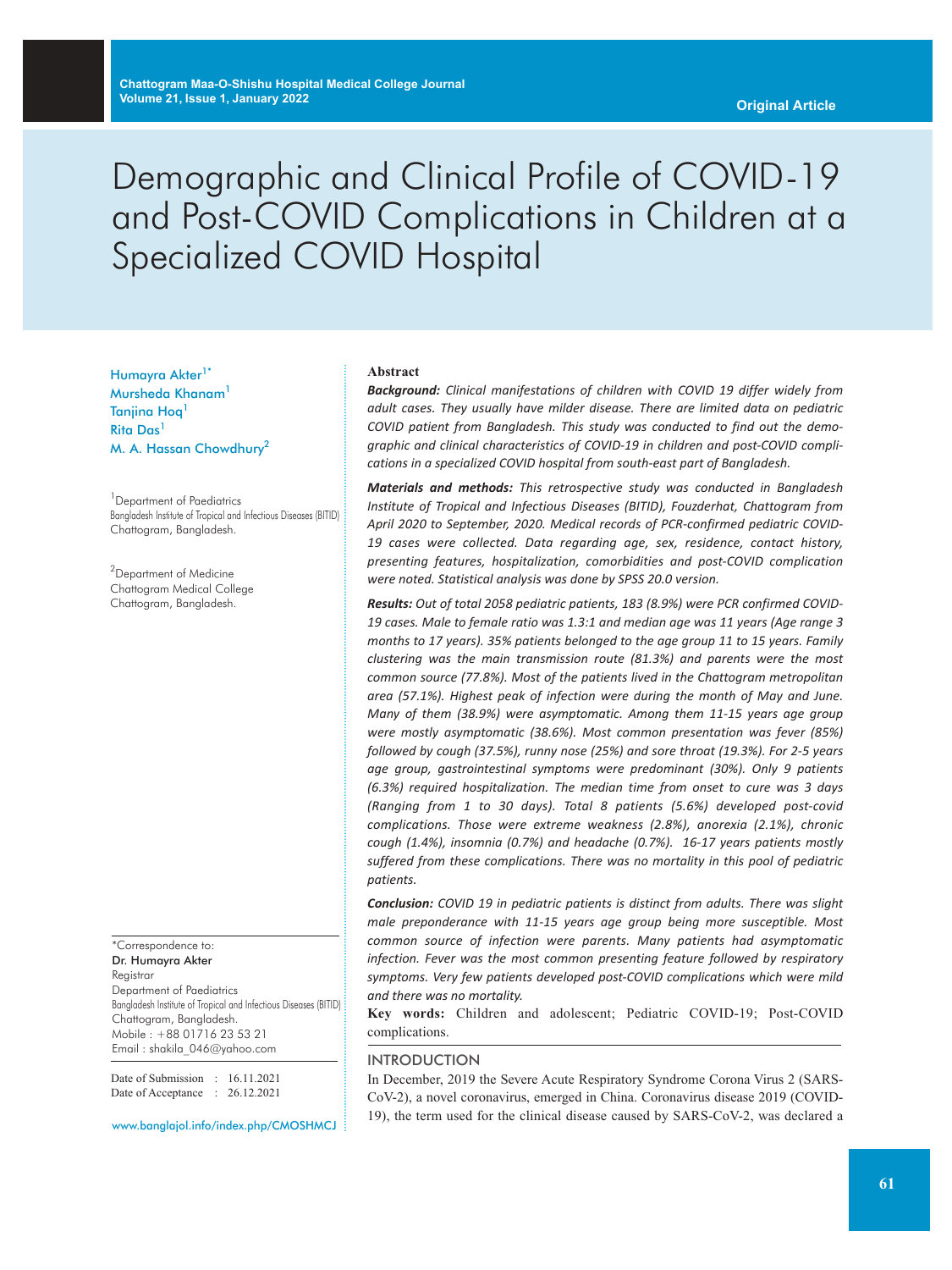pandemic by the World Health Organization (WHO) on March 11, with a 5.9% case fatality rate. <sup>1</sup> All ages are susceptible to SARS-CoV-2. However, the proportion of confirmed cases in children has been relatively small. The reason for this remains unknown but may be due to underreporting of pediatric cases, as well as a combination of biologic and epidemiologic factors. The largest epidemiological survey in China showed that 2.2% of children were affected and this number was 1.7% in the  $USA.<sup>2,3</sup>$ 

The first confirmed case of COVID-19 in Bangladesh was reported on 8 March, 2020. As of 30th May, 2021 according to the Institute of Epidemiology, Disease and Centre for Research (IEDCR) Bangladesh has reported 7,98,830 confirmed cases (13.47% case detection rate) since 8 march with mortality of 12,583 patients (1.58%). <sup>4</sup> According to DGHS, in Bangladesh, so far among the confirmed COVID-19 cases 3% belongs to age <10 years and 7% belongs to age 11-20 years. Among the confirmed COVID-19 cases 0.82% deaths belong to age <10 years and 1.49% deaths belong to age 11-20 years. <sup>5</sup> Though majority of the cases were mild or moderate in nature but many of them required hospital admission and aggressive management for acute lung injury and shock and/or multi organ dysfunction, if present. 5

Family cluster is one of the common features of COVID-19 in children. Most of them usually have household contacts of adults whose symptoms develop earlier. <sup>6</sup> Common symptoms of COVID-19 in children are cough and fever. It is important to note that these symptoms may not always be present; thus, a high index of suspicion for SARS-CoV-2 infection is required in children. Most cases in children are mild, and treatment consists of supportive care. During recent times Multisystem Inflammatory Syndrome in Children (MIS-C) appears to be a form of inflammatory disorder associated with COVID-19 and has become a global concern. A possible temporal association with SARS-COV-2 infection has been hypothesized because some of the children tested for SARS-CoV-2 infection were either positive by Polymerase Chain Reaction (PCR) or serology. Some of these children may share features of Kawasaki disease, Toxic Shock Syndrome (TSS) and Kawasaki Disease Shock Syndrome (KDSS). <sup>4</sup> Data from China looking at the risk of in utero transmission did not show any evidence of congenital infection with SARS-CoV-2 from mothers with COVID-19 pneumonia. 7

As children and adolescents represent a unique patient group, pediatric specific analysis of epidemiological data may enable a better understanding of COVID -19 in these patients and provide situational awareness to the pediatric health community. <sup>8</sup> Despite having no/less symptoms, infected infants and children may have high viral loads in their nasopharynx, as well as fecal shedding of SARS-CoV-2 for longer periods. 7

According to WHO COVID-19 situation report, May 2021 (volume 65), 12.8% cases of Bangladesh were reported from Chattogram division. 9 So far we know, very limited data is available regarding COVID-19 in children from this south-east part of Bangladesh. So, this study was conducted with an aim to find out the clinical and demographic characteristics of COVID-19 in children as well as to have an insight about the post-COVID complications in this age group.

# MATERIALS AND METHODS

This retrospective study was conducted to find out the epidemiological and clinical characteristics of the confirmed pediatric COVID-19 patients diagnosed by RT-PCR in the laboratory of Bangladesh Institute of Tropical and Infectious Diseases (BITID), Fouzderhat, Chattogram. All the patients under 18 years of age were included. Confirmation of COVID-19 was based on a positive result for real-time Reverse Transcription Polymerase Chain Reaction (RT-PCR) testing of SARS-CoV-2 in nasopharynx swabs by hospital laboratory.

From April 1 to September 30 of 2020, we retrospectively reviewed medical records of 191 confirmed pediatric COVID-19 cases. The data were collected during sample collection in a prescribed clinical record form and saved in an electronic database. These included age, sex, residence, contact history, information on infected parents, hospitalization, any comorbidities. Later on, they were followed up over telephone regarding outcome, post-COVID complications and other missing information. All the data were collected in a clinical case record form. Statistical analysis was done by using the SPSS 20.0 version.

## **RESULTS**

Total 2058 samples of children and adolescents were tested for suspected COVID infection in BITID lab during the study period. Among them total 183 patients were PCR positive (8.9%). Out of them total 144 patients were available for follow-up and the rest were missing.

**Table I** Demographic characteristics of the study population

| <b>Characteristics</b> | n(183)               | $\frac{0}{0}$ |
|------------------------|----------------------|---------------|
| Age                    |                      |               |
| Range                  | 3 months to 17 years |               |
| Median                 | 11 years             |               |
| Sex                    |                      |               |
| Male                   | 104                  | 56.8          |
| Female                 | 79                   | 43.2          |
| Age distribution       |                      |               |
| 1-12 months            | 10                   | 5.5           |
| 1-5 years              | 33                   | 18.0          |
| $6-10$ years           | 43                   | 23.5          |
| $11-15$ years          | 64                   | 35.0          |
| $16-17$ years          | 33                   | 18.0          |
| Residence              |                      |               |
| Chattogram metro       | 106                  | 57.9          |
| Outside metro          | 77                   | 42.1          |
| Family clustering      | 148                  | 81.3          |
| Parents affected       | 142                  | 77.8          |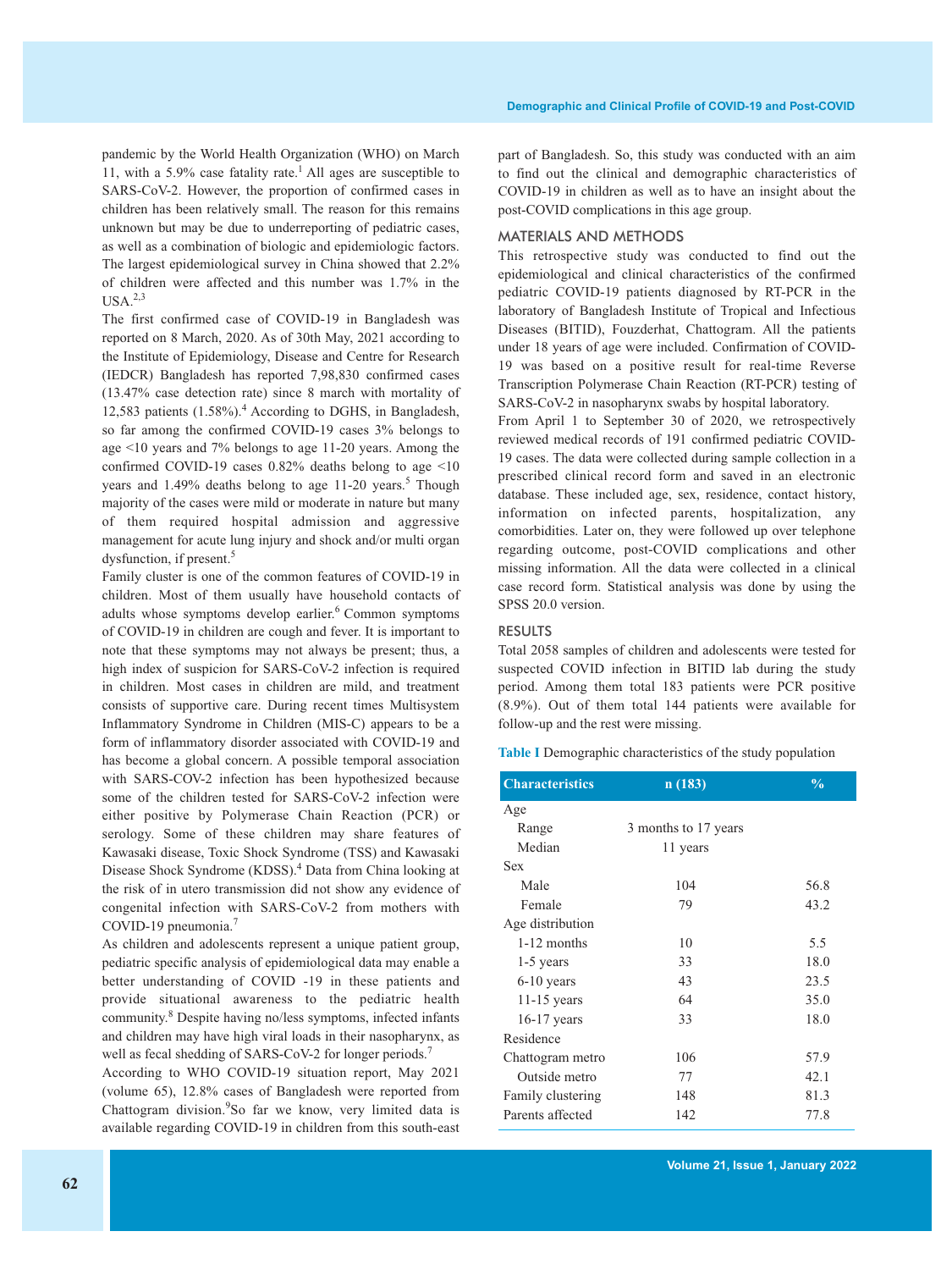Table I is showing the demographic characteristics of the study population. Male to female ratio was 1.3:1 (104 male and 79 female). Median age of study population was 11 years with an age range of 3 months to 17 years. Most of the patients (35%) belonged to the age group 11 to 15 years. Age break down of cases showed that 5.5% children were <1 years of age, 18.8% were between 2 to 5 years, 23.5% were 6-10 years, 35% belonged to 11-15 years age and 18% were 16-17 years of age. Family clustering was the main transmission route for pediatric population (81.3%) and parents were the most common source for them (77.8%). 57.1% patients were from Chattogram Metropolitan City and rest from outside metropolitan area.



**Figure 1** Month wise case detection during the study period

Figure 1 is showing the monthwise case detection rate of the study period. Highest peak for pediatric patients was in the month of May and June (31% each).



**Figure 2** Frequency of symptoms in children and adolescents with COVID-19

Out of 144 patients total 56 patients (38.9%) was asymptomatic and rest 88 (61.1%) patients presented with different symptoms. Most common presentation was fever (85%) followed by cough (37.5%), runny nose (25%) and then sore throat (19.3%). Other symptoms were headache (5.5%), diarrhea (4.9%), anosmia (4.2%), body ache (3.5%), respiratory distress (2.7%), anorexia (2.1%), vomiting (1.4%), abdominal pain (1.4%), and skin rash (1.4%) (Fig 2).

| <b>Table II</b> Breakdown of COVID-19 systemic involvement, |  |  |  |  |
|-------------------------------------------------------------|--|--|--|--|
| hospitalization and post COVID complications by age         |  |  |  |  |
| distribution                                                |  |  |  |  |

| Age distribution1-12 months 2-5 years 6-10 years |          |          |           | 11-15 years $\overline{16-17}$ years |          | p value |
|--------------------------------------------------|----------|----------|-----------|--------------------------------------|----------|---------|
| Asymptomatic                                     | 6(6.8)   | 10(11.4) | 18 (20.5) | 34(38.6)                             | 20(22.7) | 0.07    |
| Constitutional                                   | 5(6.2)   | 9(11.2)  | 16(20)    | 30(37.5)                             | 20(25)   | 0.05    |
| Respiratory                                      | 1(4.3)   | 3(13)    | 2(17.4)   | 2(39)                                | 2(26)    | 0.58    |
| <b>GIT</b>                                       | 1(10)    | 3(30)    | 2(20)     | 2(20)                                | 2(20)    | 0.69    |
| <b>Others</b>                                    | $\theta$ | $\theta$ | 1(50)     | $\theta$                             | 1(50)    | 0.54    |
| Hospitalization                                  | 2(22.2)  | $\theta$ | 2(22.2)   | 3(33.3)                              | 2(22.2)  | 0.15    |
| Post-covid                                       |          |          |           |                                      |          |         |
| complications                                    | 1 (12.5) | 1 (12.5) | 1(12.5)   | 1(12.5)                              | 4(50)    | 0.11    |

Constitutional symptoms were predominant (55.6%) and respiratory system was the most commonly involved system (31.9%) followed by GIT (6.9%). Table II is showing the breakdown of systemic involvement of Covid-19 by age distribution. Systemic involvement were analysed according to age and it was estimated that 11-15 years children mostly were asymptomatic (38.6%) and constitutional symptoms were their predominant presentation, though it was not statistically significant. But for the age group 2-5 years gastrointestinal presentation were predominant. Among 144 patients only 9 patients (6.3%) required hospitalization and most of them belonged to age group 11-15 years. None of them required ICU support. The median time from onset to cure was 3 days (ranging from 1 to 30 days). 16-17 years patients mostly suffered from post-covid complications.

| <b>Table III</b> Frequency of Post-COVID complication |  |  |
|-------------------------------------------------------|--|--|
|-------------------------------------------------------|--|--|

| <b>Name of complication</b> | $\bf No$ | $\frac{0}{0}$ |
|-----------------------------|----------|---------------|
| Weakness                    |          | 2.8           |
| Insomnia                    |          | 0.7           |
| Headache                    |          | 0.7           |
| Anorexia                    | 3        | 2.1           |
| Chronic cough               |          | 14            |

Total 8 patients (5.6%) developed post-COVID complications. Most common reported complication was extreme tiredness and anorexia. 3 patients had more than 1 complications. Table III is showing the frequency of reported complications.

Only 6.3% children had comorbid condition, mostly bronchial asthma. All the patients were cured and there was no mortality in this pool of pediatric patients.

#### **DISCUSSION**

Although there is relatively ample information regarding adult COVID-19, knowledge regrading pediatric COVID 19 is limited from Bangladesh, specially from south-east part. In this context, this retrospective analysis of COVID-19 patients, aged less than 18 years was conducted in a specialized COVID hospital of Chattogram to assess clinic-demographic characteristics and post-COVID complications of pediatric COVID-19.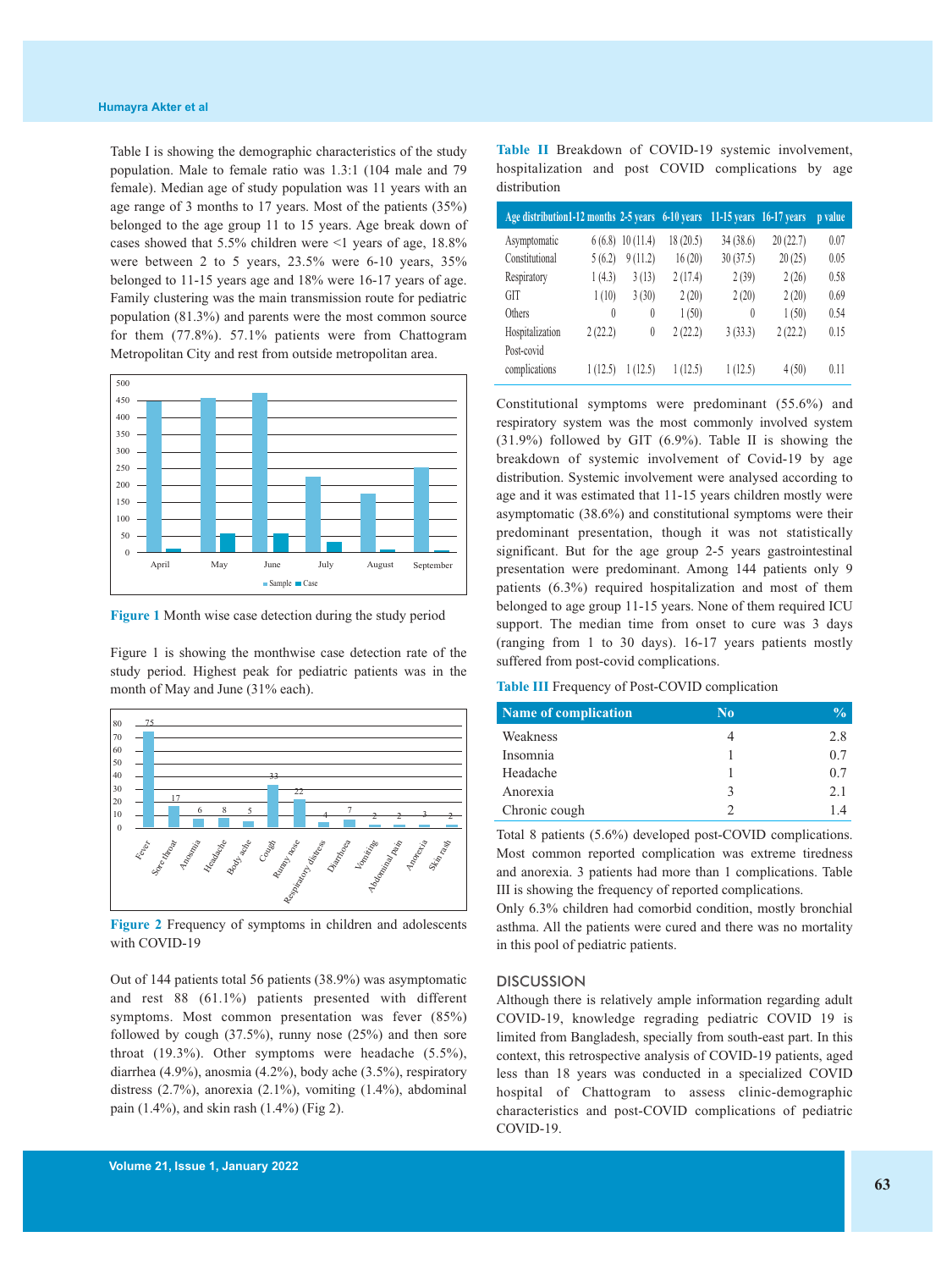In this retrospective study, among total 2058 suspected pediatric patients 8.9% cases were PCR confirmed whereas in China case detection rate was 34.1% for children.<sup>10</sup> Median age of study population was 11 years with age range of 3 months to 17 years which is consistent with CDC report on children in USA. <sup>11</sup> Das AK et al from Chittagong Medical College Hospital, who included patients up to 12 years of age, reported median age of 2.25 years with. <sup>12</sup> Different studies reported different age preponderance. A systematic review on COVID-19 in children revealed that mean age of children were 7.6 years and male represents 52%. <sup>13</sup> Male to female ratio was 1.3:1 which is nearly similar to another Bangladeshi study by Hussain M et al  $(1.43:1)$ .<sup>14</sup> But Das AK et al and Ghosh et al reported higher male preponderance which was 1.7:1.<sup>12,15</sup> Cause of this slight male preponderance in COVID-19 infection is not well understood.

In our study, most of the patients (36.6%) belonged to the age group 11 to 15 years, whereas CDC reported mostly affected age group as 15-17 years.<sup>3</sup> Age break down of cases showed that 5.5% children were <1 years of age, 18.8% were between 2 to 5 years, 23.5% were 6-10 years, 35% belonged to 11-15 years age and 18% were 16-17 years of age. But study done by Hussain M et al. which was done among hospitalized children showed  $30.74\%$  were  $\leq 1$  year of age, 25.68% were 1-5 year belong to age group, 21.34% belongs to 6-10 years and 22.24% belongs to 11-15 years' age group. <sup>14</sup> Dong y et al. reported 11.7% patients to be age group under 1 year. <sup>10</sup> This disparity is due to less sampling at this age group in Bangladesh. While USA and China data were compiled UNICEF reported most of the patients were between age group 15-17 years  $(29\%)$  and  $\leq 1$ year old children comprised 15% of total.<sup>13</sup> In this study, 82.6% patients had definite contact history, similar to the report of Li et al. <sup>16</sup> Family clustering was the main source of infection in this study (81.3%) compared to 90% reported by Li et al and 89% by Qui H et al. 16,17 91% by CDC, indicating that pediatric population is as vulnerable to COVID-19 as adult. <sup>3</sup> Pediatric patients acquired COVID-19 mostly through close contact with family members, specially parents. In our study 81.3% patients had confirmed case in family and 77.8% patients had affected parents.

Prevalence of pediatric asymptomatic infection was 38.9% which is much higher than 19.72% estimated by Ghosh et al and 5.9% estimated by Guo et al. 15,18 Li et al reported 23% and Qui H et al reported 28% asymptomatic infection.<sup>16,17</sup> Fever and cough were the main symptoms (similar to the finding of Hussain M et al. Guo et al and Li et al).<sup>14,16,18</sup> which was followed by runny nose, sore throat and some gastrointestinal manifestation. Study done by Hussain M et al among hospitalized patients reported the most common presenting symptoms were fever (94.92%), cough (79.69%), dyspnea (59.77%) and desaturation (62.11%) and mortality was 4.52%. <sup>14</sup> Ghosh et al in a Bangladeshi study found that all patients presented with a combination of symptoms including fever, abdominal pain, diarrhea, and vomiting.<sup>15</sup> Asymptomatic

infection was more common in the age group 11-15 years, but GIT manifestation were common in 2-5 years group. The time from onset to cure was 1 to 30 days with a median duration of 3 days, which is quite different from the Chinese study done by Guo et al. (6 to 39 days, median 16 days).<sup>18</sup>

This study found that, very few pediatric patients required hospitalization (6.3%) consistent with finding that covid-19 often has a milder course in younger age group. (CDC reported 5.7% to 20%). <sup>3</sup> None of the study patients required ICU support, contrary with the finding of other reports. (CDC reported 0.58 to 2,0%; 1.8% reported by Guo et al).<sup>3,18</sup> As more patients belonged to the age group 11-15 years, so hospitalization was more in this age group, whereas CDC reported hospitalization more in <1 year age group. <sup>3</sup> Regarding hospitalization status, range of duration of hospitalization was 2 days to 30 days.

Very few patients developed post-covid complications (6.3%) and they were not severe. Most post covid complications were reported from the age group 16-17 years and most common complications were extreme tiredness, anorexia and chronic cough. Children rarely had associated other medical condition (8.3%), similar to the finding by Ghosh et al compared to 20.8% reported by Das AK et al and  $27\%$  by Li et al.<sup>15,12,16</sup> Most common comorbid condition was bronchial asthma (7 patients), which is similar to different reports worldwide (CDC, Li et al and Dong y et al). $^{3,10,16}$ 

#### LIMITATIONS

This study has several limitations. This is a retrospective and single centered study and covered only a brief period. However, as very limited data is available on pediatric COVID from this part of Bangladesh, this study would be able to add to the preexisting knowledge.

#### **CONCLUSION**

Covid 19 in pediatric population presents distinct features than adults and also it is very different from China and other countries. There was slight male preponderance and 11-15 years age group were more susceptible. Most common source of infection were parents. Significant proportion of children had asymptomatic infection. Fever was the most common presenting feature followed by respiratory symptoms. There was no mortality in this pool of pediatric patients.Very few patients developed post-COVID complications and they were mild.

#### RECOMMENDATIONS

Large scale multi-center studies should be done to have a complete insight about the distinct feature of pediatric COVID-19 regarding demographic and clinical features and long term follow up to observe more about pediatric post-COVID complications.

### **DISCLOSURE**

All the authors declared no competing interest.